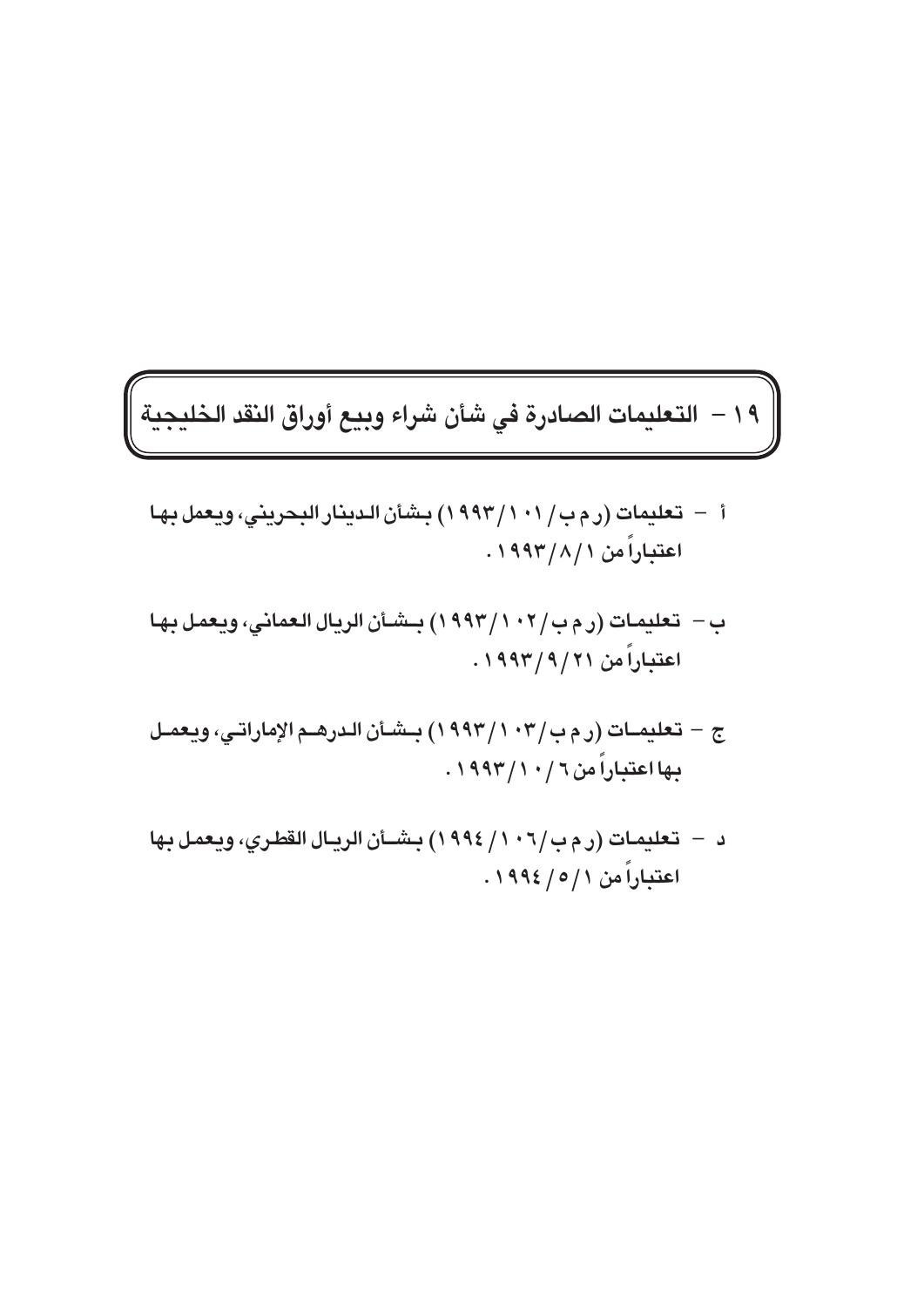<span id="page-1-0"></span>تعليمات رقم (رم ب / ١٠١/١٩٩٣) في شأن ترتيبات شراء ويبع أوراق النقد الصادرة من دول مجلس التعاون لدول الخليج العربية \*

بالإشارة إلى الترتيبات القائمة لتبادل العملات النقدية لدول مجلس التعاون لدول الخليج العربية، واتفاق المؤسسات النقدية لدول المجلس على انضمام الدينار الكويتي إلى تلك الترتيبات، والتي تتلخص في التزام البنوك وشركات ومؤسسات الصرافة العاملة فى دول مجلس التعاون لدول الخليج العربية بقبول وصرف جميع عملات دول المجلس ( شراءً وبيعاً )، وذلك بهامش لا يتجاوز ٠,٥٪ من أسـعار الصـرف اليومية المعلنة لهذه العملات .

فقد قام بنك الكويت المركزي بالبدء في إجراء ترتيبات مـع دول المجلس لتنفيذ ما تم الاتفاق عليه، حيث تم الاتفاق مـع دولـة البحرين على تنفيذ تلك الترتيبات اعتباراً مـن ١٩٩٣/٨/١. وبموجب ما تقدم فقد تقرر ما يلى :

- : سيقوم بنك الكويت المركزي بشكل يومى بتزويد مصرفكم/ شركتكم بسعر شـراء الدينار أولاً البحريني مقابل الدينار الكويتي، وكذلك بسعر بيع الدينار البحريني مقابل الدينار الكويتي. وسوف يكون الهامش ما بين سعر الشراء والبيع ١٪، بحيث يمثل سعر الشراء الحد الأدنى للتعامل مع الجمهور، في حين يمثل سعر البيع الحد الأقصى .
- يومياً من قبل بنك الكويت المركزى للدينار البحرينى مقابل الدينار الكويتى ( كحد أدنى ) .
- **ثالثــــاً : في حالة قيام مصرفكم ببيع الدينار البحريني للجمهور، فإنه يتعين الالتزام بسعر البيـع الملن من** البنك المركزي (كحد أعلى ) .
- رابعــــاً : يلتزم بنك الكويت المركزي بشـراء أرصـدة الدينـار البحريني القائمة لدى مصرفكم، والتي لم يتم إعادة بيعهـا، وذلك بسـعر الشـراء المعلن من البنك المركـزي في تاريخ قيامـه بالشـراء مضـافـاً إليـه هامش مقدار ه ۲۰٫۲۰.

خامساً : يعمل بهذه التعليمات اعتباراً من ١٩٩٢/٨/١.

تحريراً في ١٩٩٣/٧/٢٧ ٥م .

★ أرسلت إلى جميع البنوك المحلية .

<sup>1</sup> ١ – التعليمات الصادرة في شأن شراء وبيع أوراق النقد الخليجية .

أ - تعليمات (ربم ب/١٠١/١٩٩٣) بشأن الدينار البحريني، ويعمل بها اعتباراً من ١/٨/١٩٩١.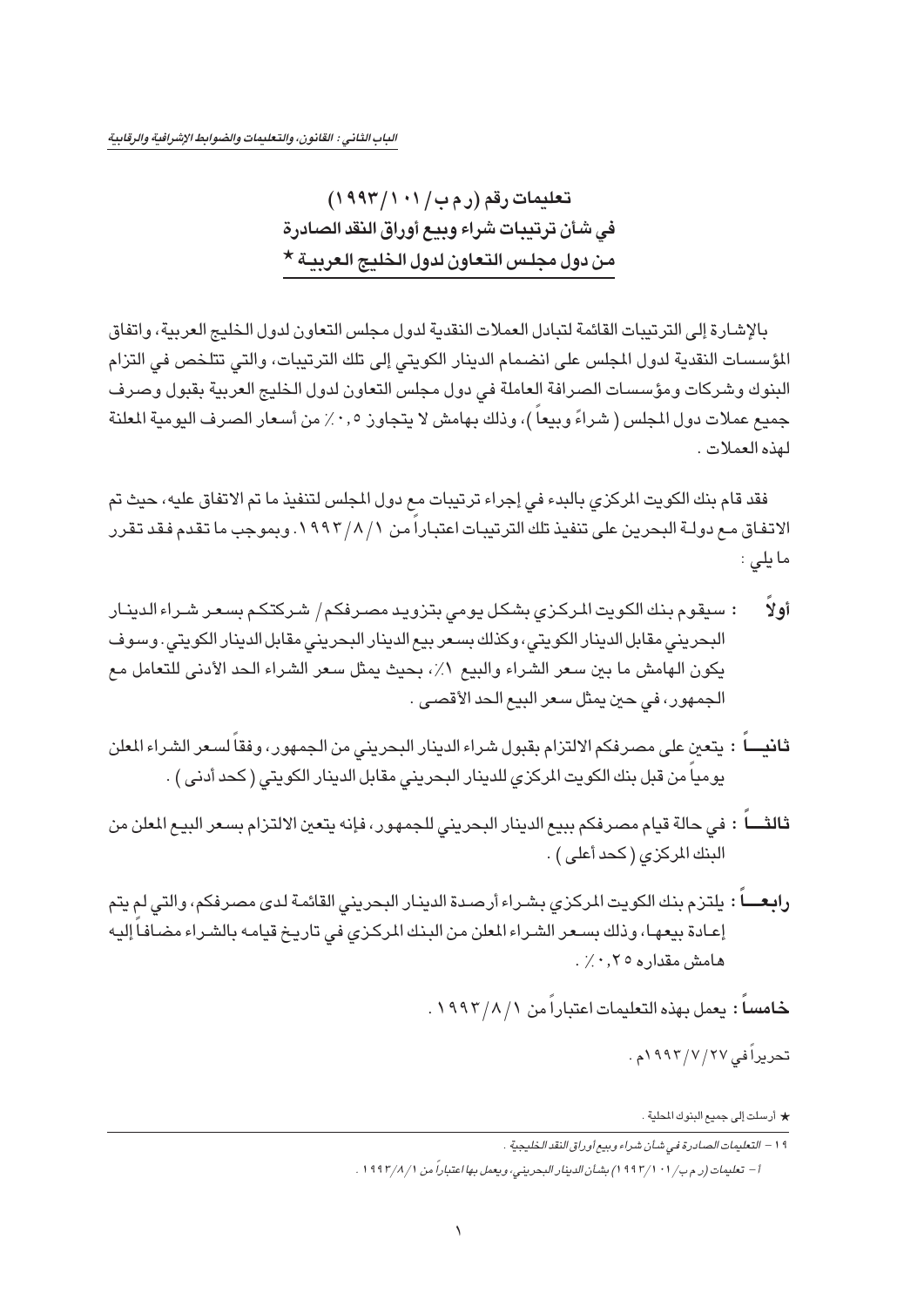<span id="page-2-0"></span>تعليمات رقم (رم ب / ١٠٢/١٩٩٣) في شأن ترتيبات شراء ويبع أوراق النقد الصادرة من دول مجلس التعاون لدول الخليج العربية \*

بالإشارة إلى الترتيبات القائمة لتبادل العملات النقدية لدول مجلس التعاون لدول الخليج العربية، واتفاق المؤسسات النقدية لدول المجلس على انضمام الدينار الكويتي إلى تلك الترتيبات، والتي تتلخص في التزام البنوك وشركات ومؤسسات الصرافة العاملة فى دول مجلس التعاون لدول الخليج العربية بقبول وصرف جميع عملات دول المجلس ( شراءً وبيعاً )، وذلك بهامش لا يتجاوز ٠,٥٪ من أسعار الصرف اليومية المعلنة لهذه العملات .

وإلحاقاً بتعليماتنا رقم (ر م ب/ ١٠١/ ١٩٩٢) في شـأن ترتيبات شـراء وبيـم أوراق النقد الصـادرة من دول مجلس التعاون لدول الخليج العربية، فقد قام بنك الكويت المركزي بالبدء في إجراء ترتيبات مع سلطنة عمان لتنفيذ ما تم الاتفاق عليه، وذلك اعتباراً من ٢١/ ٩/ ١٩٩٣. وبموجب ما تقدم فقد تقرر ما يلي :

- : سيقـوم بنـك الكـويت المـركـزي بشكـل يومى بتزويـد مصـرفكم بسـعـر شـراء الريـال العمـانـي أولا مقابل الدينار الكويتي، وكذلك بسعر بيع الريال العماني مقابل الدينار الكويتي، بحيث يمثل سعر الشراء الحد الأدنى للتعامل مع الجمهور، في حين يمثل سعر البيع الحد الأقصى .
- **ثانيـــاً : يتع**ين على مصـرفكم الالتزام بقبول شـراء الريال العماني من الجمـهور، وفقـاً لسـعر الشـراء المعلن يومياً من قبل بنك الكويت المركزى للريال العمانى مقابل الدينار الكويتى ( كحد أدنى ) .
- **ثالثـــاً : في حالة قيام مصرفكم ببيع الريال العماني للجمهور، فإنه يتعين الالتزام بسعر البيـع المعلن من** البنك المركزي (كحد أعلى ) .
- **رابعــــاً** : يلتـزم بنك الكويت المركزي بشـراء أرصـدة الريال العماني، القائمة لدى مصـرفكم والتي لم يتم إعادة بيعهـا، وذلك بسـعر الشـراء المعلن من البنك المركـزي في تاريخ قيامه بالشـراء مضـافـاً إليه هامش مقداره ۲۰٫۲۰٪ .

خامساً : يعمل يهذه التعليمات اعتباراً من ٢١/ ٩/ ١٩٩٢. تحريراً في ١٩٩٣/٩/١٩ ١م .

★ أرسلت إلى جميع البنوك المحلية .

<sup>1</sup> ١ - التعليمات الصادرة في شأن شراء وبيع أوراق النقد الخليجية .

ب – تعليمات (ر م ب/ ٢ ٠ ١ / ١٩٩٣) بشئان الريال العماني، ويعمل بها اعتباراً من ١٩ / ٩ / ٩ / ١ .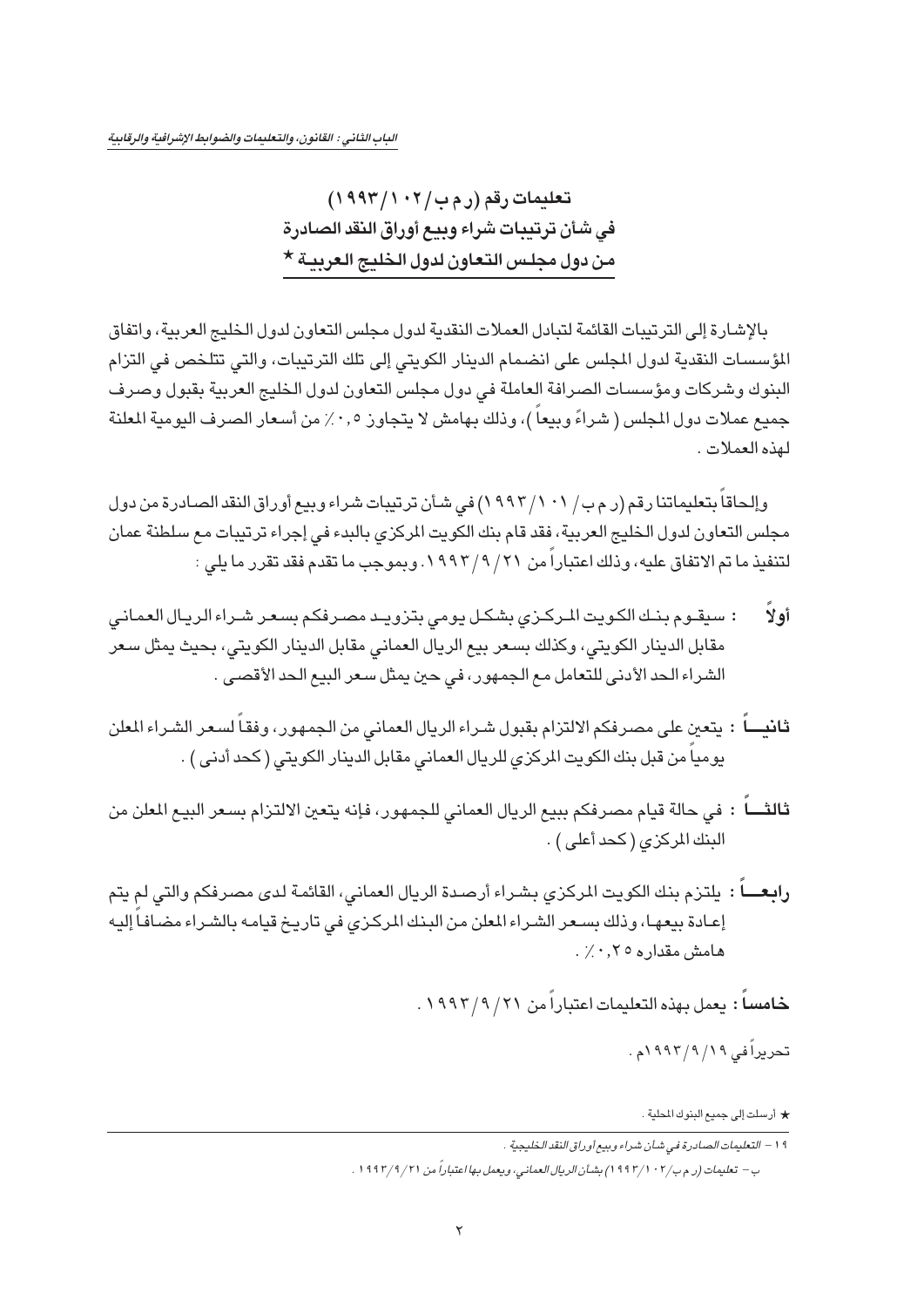<span id="page-3-0"></span>تعليمات رقم (رم ب / ١٠٣/ ١٩٩٣) في شأن ترتيبات شراء ويبع أوراق النقد الصادرة من دول مجلس التعاون لدول الخليج العربية \*

بالإشارة إلى الترتيبات القائمة لتبادل العملات النقدية لدول مجلس التعاون لدول الخليج العربية، واتفاق المؤسسات النقدية والبنوك المركزية لدول المجلس على انضمام الدينار الكويتي إلى تلك الترتيبات، والتي تتلخص في التزام البنوك وشركات ومؤسسات الصرافة العاملة في دول مجلس التعاون لدول الخليج العربية بقبول وصرف جميع عملات دول المجلس ( شراءً وبيعاً )، وذلك بهامش لا يتجاوز ٠,٥ ٪ من أسعار الصرف اليومية المعلنة لهذه العملات.

وإلحاقاً بتعليماتنا السابقة في شأن ترتيبات شراء وبيع أوراق النقد الصادرة من دول مجلس التعاون لدول الخليج العربية، فقد قام بنك الكويت المركزي بالبدء في إجراء ترتيبات مع دولة الإمارات العربية المتحدة الشقيقة لتنفيذ ما تم الاتفاق عليه بشأن قبول وصرف الدينار الكويتي ( شراءً وبيعاً ) في دولة الإمارات العربية المتحدة، وذلك اعتباراً من ٢٦/ ٩/ ١٩٩٣. وبموجب ما تقدم فقد تقرر ما يلي :

- : سيقوم بنك الكويت المركزي بشكل يومى بتزويد مصرفكم/ شركتكم بسعر شـراء الدرهم أولا الإماراتي مقابل الدينار الكويتي، وكذلك بسعر بيع الدرهم الإماراتي مقابل الدينار الكويتي، بحيث يمثل سعر الشراء الحد الأدنى للتعامل مع الجمهور ، في حين يمثل سعر البيع الحد الأقصى .
- **ثانيــــاً : يتع**ين على مصـرفكـم / شـركتكم الالتزام بقبـول شـراء الدرهـم الإماراتـى مـن الـجمـهـور، وفقـاً لسـعـر الشـراء المعلن يوميـاً من قبـل بنـك الكويت المركـزى للدرهـم الإمـاراتى مقابـل الدينــار الكـويتى ( كحد أدنى ) .
- البيع المعلن من البنك المركزي (كحد أعلى).
- رابعــــاً : يلتـزم بنـك الكويت المركـزي بشـراء أرصـدة الدرهـم الإماراتي القائمـة لـدى مصـرفكم/ شـركتكم والتي لم يتم إعادة بيعها للجمهور، وذلك بسعر الشراء المعلن من البنك المركزي في تاريخ قيامه بالشراء مضافاً إليه هامش مقداره ٢٠.٧٠.

خامساً : يعمل بهذه التعليمات اعتباراً من ١/ ١٩٩٢/١٠.

تحريراً في ١٩٩٣/١٠/٥م .

★ أرسلت إلى جميع البنوك المحلية .

1 ١ - التعليمات الصيادرة في شيأن شيراء وبييع أوراق النقد الخليجية .

ج – تعليمات (ر. م ب/١٠٢/١٩٩٢) بشأن الدرهم الإماراتي، ويعمل بها اعتباراً من ١/١٠/١٩٩٦.